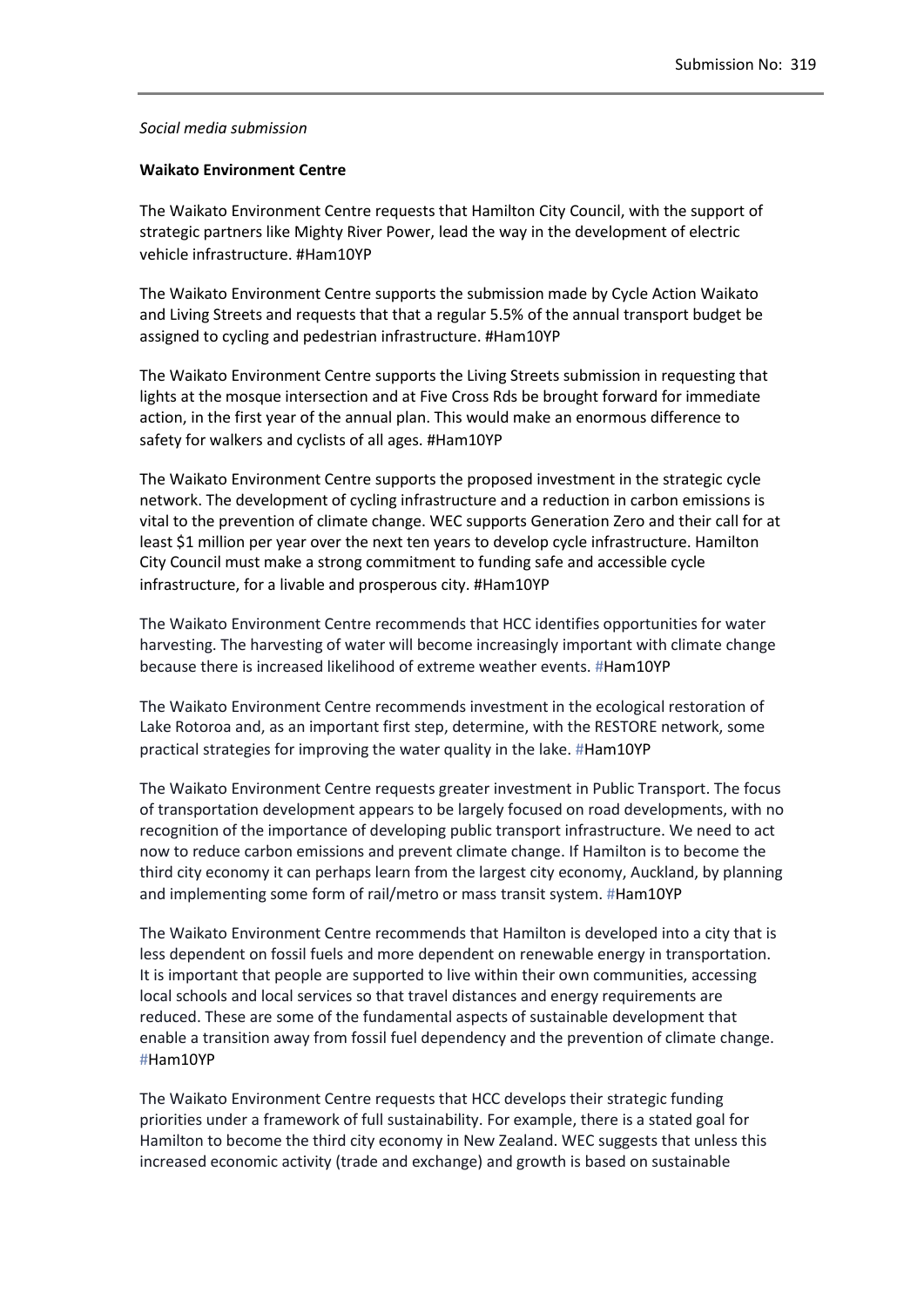business strategies, moving to this position may undermine the future wellbeing of the city. #[Ham10YP](https://www.facebook.com/hashtag/ham10yp?source=feed_text&story_id=825701384150648)

The Waikato Environment Centre endorses the recommendations of the Independent Sustainability Panel and requests that HCC commits to a Full and Strong Sustainability Strategy that underpins and directs all Hamilton City Council operations and developments. This strategy should be linked and coordinated with all aspects of the HCC Strategic Plan and Economic Development Agenda. Without a commitment to Full Sustainability as an overarching framework, there is a risk that developments may compromise the ability of future generations to meet their own needs. #Ham10YP

The Waikato Environment Centre requests that HCC implements all of the recommendations of the Independent Sustainability Panel. In late 2013, Hamilton City Council appointed an Independent Sustainability Panel. The panel was requested to critique the current Action Plan Report and was invited to provide additional advice that would assist the development of the strategy. The Hamilton City Council Sustainability Panel made strong recommendations for the underlying principles of Hamilton's Sustainability Strategy including that the sustainability strategy should be based on the principles of full sustainability rather than the current far more limited view and should be a direct application of the HCC Vision statement. Full sustainability recognises that all of human society is contained within natural ecosystems and is ultimately dependent on them. The panel recommended that the sustainability strategy should be an overarching framework for all economic, social and environmental strategies rather than just one of a number of disparate strategies at the same level. #Ham10YP

The Waikato Environment Centre requests that HCC accounts for, and develops specific strategies to protect and enhance, the city's natural assets and ecosystems. The stocks of our natural capital (land and soils, waterways and ecosystems) and the associated flows of ecosystem services are absent in the HCC balance sheets. Ecosystem services are the benefits that people obtain from ecosystems and regionally they have been identified as existing at a similar magnitude to regional Gross Domestic Product. In the consultation document, HCC indicates a focus on core infrastructure and investment in existing assets. WEC is concerned with the lack of recognition of, and investment in, the natural assets and ecosystems of our city, including the ecosystems of the Lake Rotoroa and the gully systems. As nature's limits become increasingly apparent and the impacts of climate change unfold, we need to start to realise the importance of natural capital and enduring links between the environment, our economy and community wellbeing. WEC notes the absence of investment in the environment and requests more obvious and specific investment in the protection of the natural assets and ecosystems of Hamilton City. #Ham10YP

The Waikato Environment Centre recommends that HCC infrastructure design should be aligned to emission reduction targets that are preventative of global warming. The European Union has pledged to reduce carbon emissions by 40% compared to 1990 levels by 2030. WEC requests that HCC, together with Waikato Regional Council and Central Government, makes a similar commitment. The number of motor vehicles in Hamilton is projected to grow by 66% by 2045, and more if Hamilton becomes the third city economy. This kind of growth is unsustainable. There is an inevitability about this forecasting that does not suggest a commitment to the development of sustainable transport and a reduction in emissions. #Ham10YP